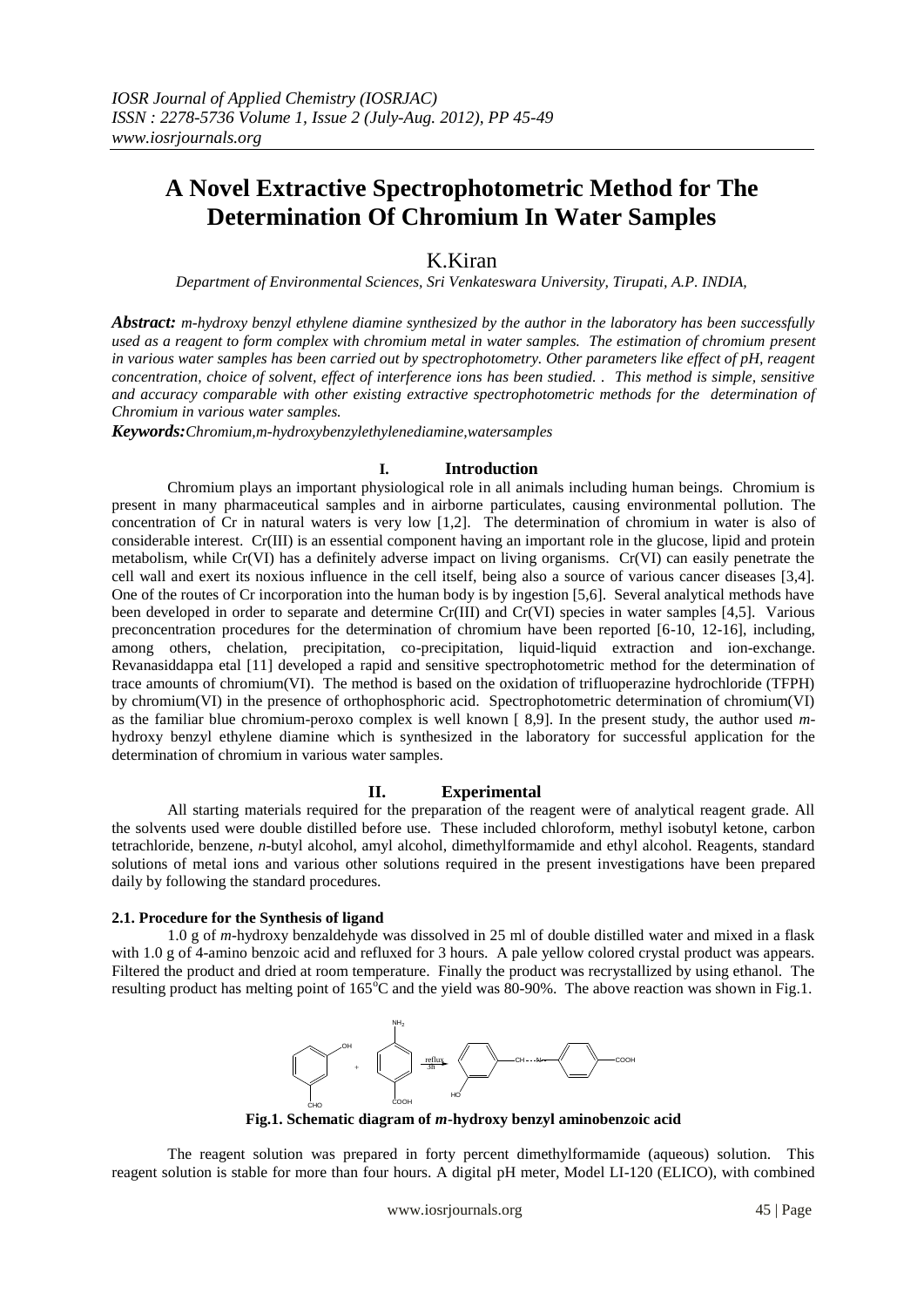glass electrode assembly was employed for reckoning pH studies. The sensitivity of the instrument was  $\pm 0.001$ pH units. A Systronics UV-VIS double beam Spectrophotometer model 118 with 1.00 cm optical path quartz cells was employed to carry out the spectrophotometric studies.

## **III. Results and discussion**

Chromium reacts with *m*-hydroxy benzyl ethylene diamine and forms a blood red colored complex at pH 6.5. The complex has a maximum absorbance at 550 nm. The complex is stable for more than four hours. Hence, a detailed study of the extraction of chromium with *m*-hydroxy benzyl ethylene diamine has been undertaken with a view to develop a rapid and sensitive extractive spectrophotometric method for the determination of chromium in various water samples.

## **3.1 Absorption Spectrum**

1.0 ml of chromium solution containing about 87.5 µg of metal ion was transferred into a 25 ml standard flask and to it, 3.0 ml of buffer (pH 7.0), 2.0 ml of 0.5M *m*-hydroxy benzyl ethylene diamine solutions were added to it and the volume of the aqueous phase was made up to 10.0 ml with double distilled water. The absorption spectrum of the reagent complex is shown in Fig. 2. Maximum absorbance is observed at 550 nm and hence, all further absorbance measurements of the complex are made at 550nm.



#### **Choice of solvent**

Various organic solvents such as MIBK, n-butanol, Benzene, Chloroform, Carbontetrachloride, Ethyl acetate, etc, were used for the extraction of reagent-metal complex. Maximum absorbance was obtained for Methyl Iso Butyl Ketone (MIBK). Hence, MIBK solvent was chosen for further investigations.

#### **1.2. Effect of pH**

The effect of pH on the formation of chromium-*m*-hydroxy benzyl ethylene diamine complex was studied by keeping 1.0 ml of 0.5 M chromium solution and 2.0 ml of 0.5 M *m*-hydroxy benzyl ethylene diamine solution constant and varying the pH values of aqueous phases from 2.0 to 9.0 using suitable buffer solutions and the values are shown in Fig.3. As maximum absorbance is obtained with sodium acetate-acetic acid buffer at pH 6.5 further studies are continued keeping 6.5 as the optimum pH.



## **1.3. Effect of reagent concentration**

The effect of the reagent concentration has been studied by using different solutions containing 1.0 ml of chromium solution and 3.0 ml of pH 6.5 buffer solutions. To these solutions 1.0 ml of the reagent solution containing varying concentrations from 0.5M to 4.0 M was added to get maximum color formation. Maximum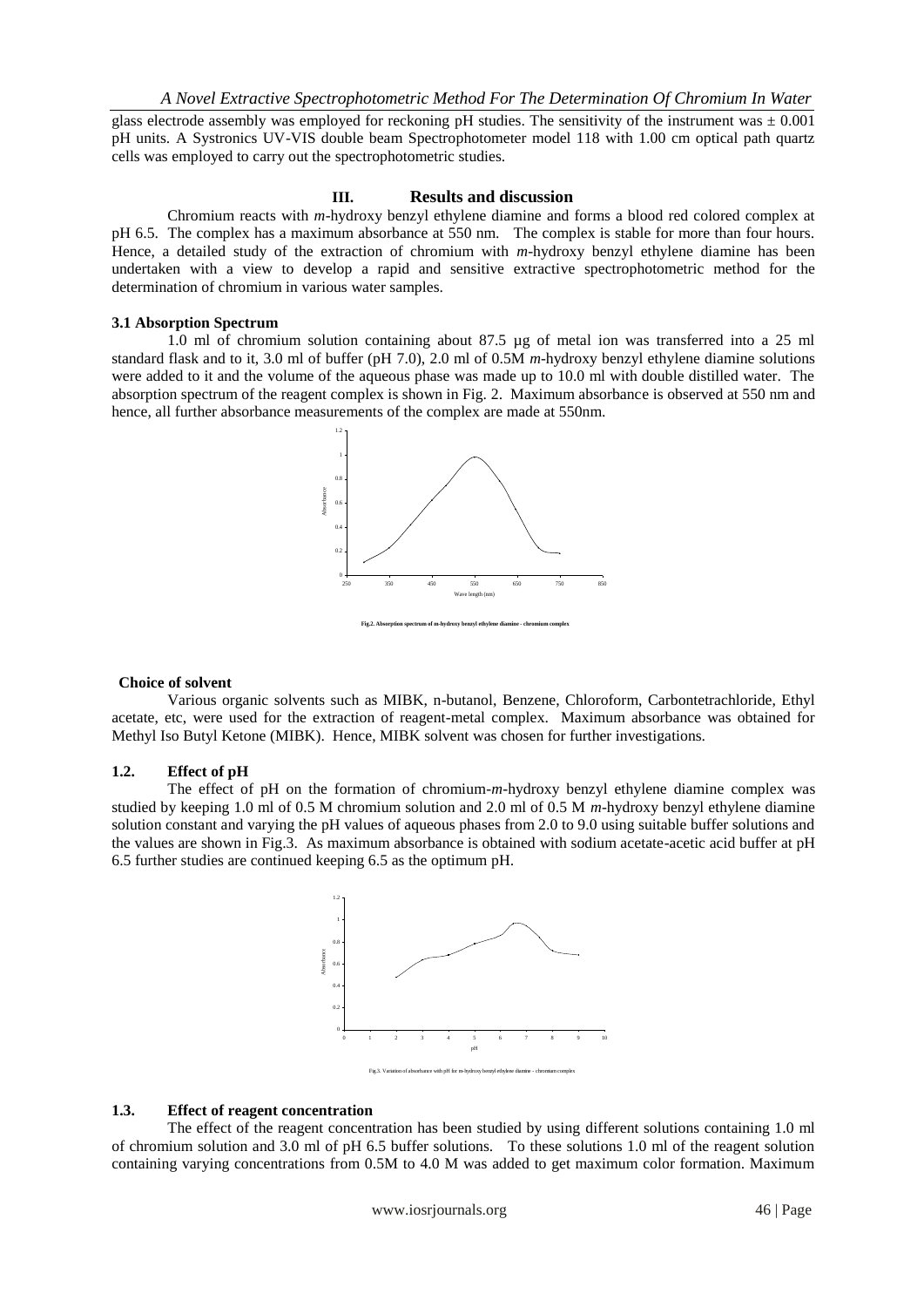absorbance value was obtained at 0.5 M which as seen from Fig. 4. Hence, a 0.5 M of the reagent solution is maintained for all further experimental studies.



## **1.4 Interference of non-target ions**

The effect of various species on the determination of chromium was investigated. The tolerance limit was taken as the amount that caused  $\pm 2\%$  absorbance error in determination of 2.0 µg ml–1 of chromium. The results are shown in Table.1.

| <b>Species</b>                                                                                                                                               | Tolerance limit<br>[µg ml <sup>-1</sup> ] |
|--------------------------------------------------------------------------------------------------------------------------------------------------------------|-------------------------------------------|
| <b>EDTA</b>                                                                                                                                                  | 520                                       |
| $Na^{+}$ , $Mg^{2+}$ , Cl <sup>-</sup> , NO <sub>3</sub> <sup>-</sup> , F <sup>-</sup> , CHCOO <sup>-</sup> , CO <sub>3</sub> <sup>2-</sup> , K <sup>+</sup> | 230                                       |
| $Ba^{2+}$ , $SO_4^{2-}$ , $CN^-$ , $SCN^-$ , Tartarate                                                                                                       | 80                                        |
| $PO_4^{3-}$ , Al <sup>3+</sup> , Cd <sup>2+</sup> , NO <sub>2</sub> <sup>-a</sup>                                                                            | 60                                        |
| $Cu^{2+}$ , Ni <sup>2+</sup> , Co <sup>2+</sup> , Ca <sup>2+</sup>                                                                                           | 14                                        |
| $Zn^{2+}$ , $Pb^{2+}$ , $SO_3^{2-}$ , $NO_3^-$ , $As^{5+}$                                                                                                   | 12                                        |
| $Fe^{2+}$ $S^{2-}$                                                                                                                                           | 5                                         |

**Table.1. Effect of foreign species**

 ${}^4$ Can be masked with 1 ml of 2 % sulfamic acid.

## **1.4. Sensitive and Molar Absorptivity**

The molar absorptivity of the complex was calculated to be as  $2.14 \times 10^4$  lit mol<sup>-1</sup> cm<sup>-1</sup> and the Sandell's sensitivity of the complex was  $2.672 \times 10^{-3}$  cm<sup>-2</sup> µg.

## **3.7.Stability of the Color Reaction**

The absorbance values of chromium-*m*-hydroxy benzyl ethylenediamine complex were noted at different intervals of time at 560 nm. It was observed that the absorbance remained constant up to four hours.

## **IV. Applications of the developed method**

The proposed method was applied for the determination of chromium in water and industrial effluent samples. **Procedure**

Transfer a sample aliquot, 1-10 ml of solution containing up to 50µg chromium, to a 125 ml separatory funnel. Add 1.0 ml of 2.0 M sulfuric acid and sufficient water to reach a final volume of about 10 ml. Add 10 ml of MIBK. Cool the funnel and its contents in an ice water bath at  $10^{\circ}$ c for 30 min. All reagents added beyond this point are also cooled to  $10^{\circ}$ C. Add 2.0 ml of 3.0 % (v/v) hydrogen peroxide. Shake the funnel vigorously for 30 s, allow for layer separation, and discard the aqueous phase. Add 5 ml 0.01% (w/v) reagent. Again extract for 30 s, allow for layer separation, and discard the aqueous phase. Transfer the organic phases to a 25 ml volumetric flask, warm to room temperature, and add sufficient additional MIBK to achieve a volume of exactly 25 ml. Measure the absorbance of this solution against a reagent blank prepared in the same manner but containing no chromium.

## **4.1. Analysis of water samples**

Samples were collected from industrial areas in and around Tirupati. Pre-treatment of waste water samples was done, as per the standard procedure, and analysed for chromium by the present analytical procedure. The results are shown in Table.2.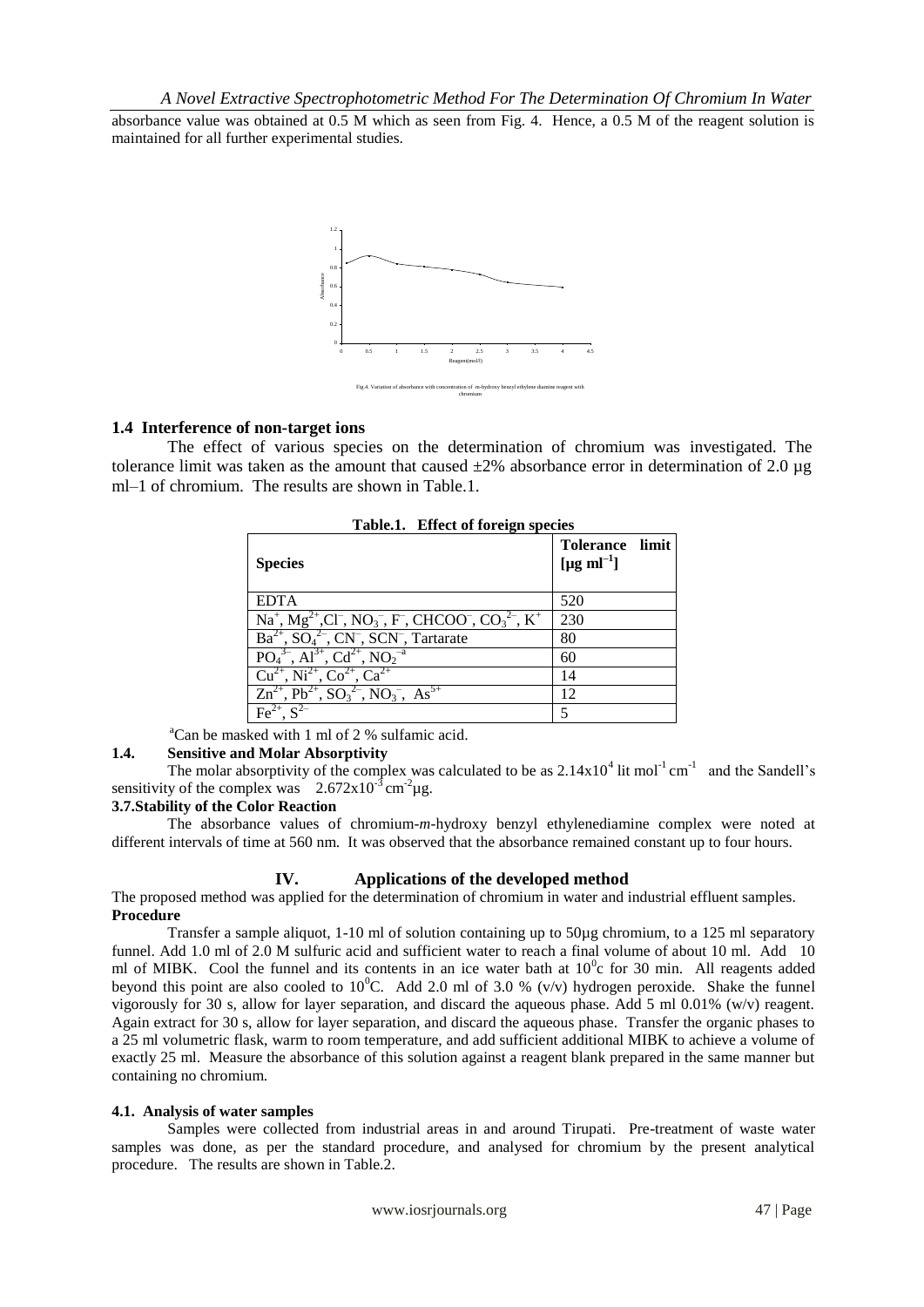|                                | <b>Chromium</b> | <b>Proposed method</b> |                                      |  |
|--------------------------------|-----------------|------------------------|--------------------------------------|--|
| <b>Sample</b>                  | added (µg ml    | Found <sup>a</sup>     | <b>Recovery</b><br>$(\frac{6}{9})^a$ |  |
| Drinking<br>water <sup>b</sup> |                 | $0.32 \pm 0.02$        |                                      |  |
|                                | 0.8             | $1.10 \pm 0.04$        | 98.20                                |  |
|                                | 1.2             | $1.44 \pm 0.03$        | 94.73                                |  |
|                                | 1.8             | $2.09 \pm 0.01$        | 98.58                                |  |
| Natural<br>water               |                 | $0.46 \pm 0.02$        |                                      |  |
|                                | 1.0             | $1.42 \pm 0.01$        | 97.26                                |  |
|                                | 1.5             | $1.90 \pm 0.04$        | 96.94                                |  |
| Polluted                       |                 | $0.18 \pm 0.04$        |                                      |  |
| water <sup>d</sup>             |                 | $0.26 \pm 0.02$        |                                      |  |
| well<br><b>B</b> ore           |                 | $0.80 \pm 0.06$        |                                      |  |
| water <sup>e</sup>             | 1.2             | $1.95 \pm 0.02$        | 97.50                                |  |

**Table.2. Determination of chromium in various water samples**

a) Mean  $\pm$  standard deviation (n=6), b) Collected from municipal water supply, Tirupati, c) Collected from Swarnamukhi river, Srikalahasti, A.P, India. d) Collected from Renigunta Industrial area, A.P., India, e) Collected from In and Around Tirupati.

The estimation of chromium in different samples is done with the present reagent as well as with another standard reagent Ethylene diamine and the values are compared in Table 3. The results very well show the suitability of the developed reagent for extraction and estimation of chromium in water samples in an accurate manner.

|  |  | Table 3. Comparision of present method with standard method |  |
|--|--|-------------------------------------------------------------|--|
|  |  |                                                             |  |

| <b>Sample</b>                | Standard method <sup>a</sup> | <b>Present</b>  | Recovery $(\% )$ |
|------------------------------|------------------------------|-----------------|------------------|
|                              |                              | method          |                  |
| Drinking water <sup>b</sup>  | 0.39                         | $0.35 \pm 0.02$ | 90.00            |
| Natural water <sup>c</sup>   | 0.48                         | $0.46 \pm 0.02$ | 96.00            |
| Polluted water <sup>d</sup>  | 0.26                         | $0.19 \pm 0.04$ | 73.00            |
| Bore well water <sup>e</sup> | า 88                         | $0.80 + 0.06$   | 91.00            |

a) Using Ethylene diamine procured from local market, b) Collected from municipal water supply, Tirupati. c) Collected from Swarnamukhi river, Srikalahasti, A.P., India. d) Collected from Renigunta Industrial area, A.P., India. e) Collected from In and Around Tirupati.

## **V. Conclusions**

A thorough literature survey revealed that many reagents were used for the determination of chromium in various samples. But the studies on the use *m*-hydroxy benzyl ethylenediamine as an analytical reagent are limited. Hence, the present investigations were carried out with *m*-hydroxy benzyl ethylene diamine as a complexing agent for chromium determination in various samples by spectrophotometry. The method has good sensitivity and accuracy comparable with other existing extractive spectrophotometric determination methods. Finally, the developed method can be conclusively declared for the determination of chromium in various water samples.

## **VI. Acknowledgement**

The author would like to acknowledge the support provided by P.Nagaraju for sample collection. In addition the author would like to acknowledge K.Janardhanam, Department of Environmental Sciences, using their instruments.